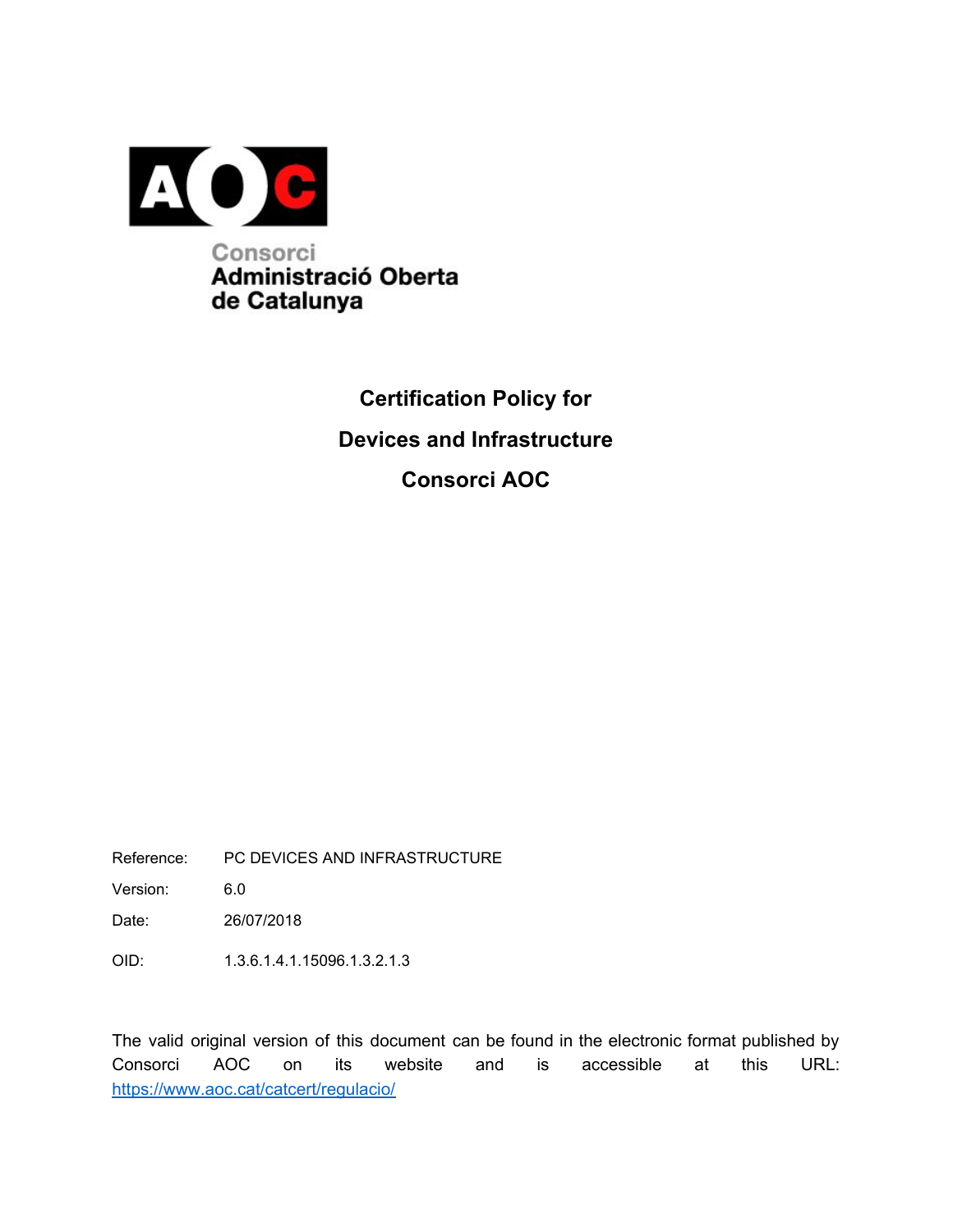#### **Versions**

| <b>Version</b> | <b>Summary of amendments</b>                                                                                                                                                                                                                                      | <b>Date</b> |
|----------------|-------------------------------------------------------------------------------------------------------------------------------------------------------------------------------------------------------------------------------------------------------------------|-------------|
| 5.0            | Adaptation to eIDAS                                                                                                                                                                                                                                               | 9/05/2018   |
| 6.0            | Creation of a new specific Certification Policy for 26/07/2018<br>Devices and Infrastructures based on the prior<br>general policy. It is numbered as "Version 6.0" for<br>the purposes of documentary management and<br>continuance of the prior general policy. |             |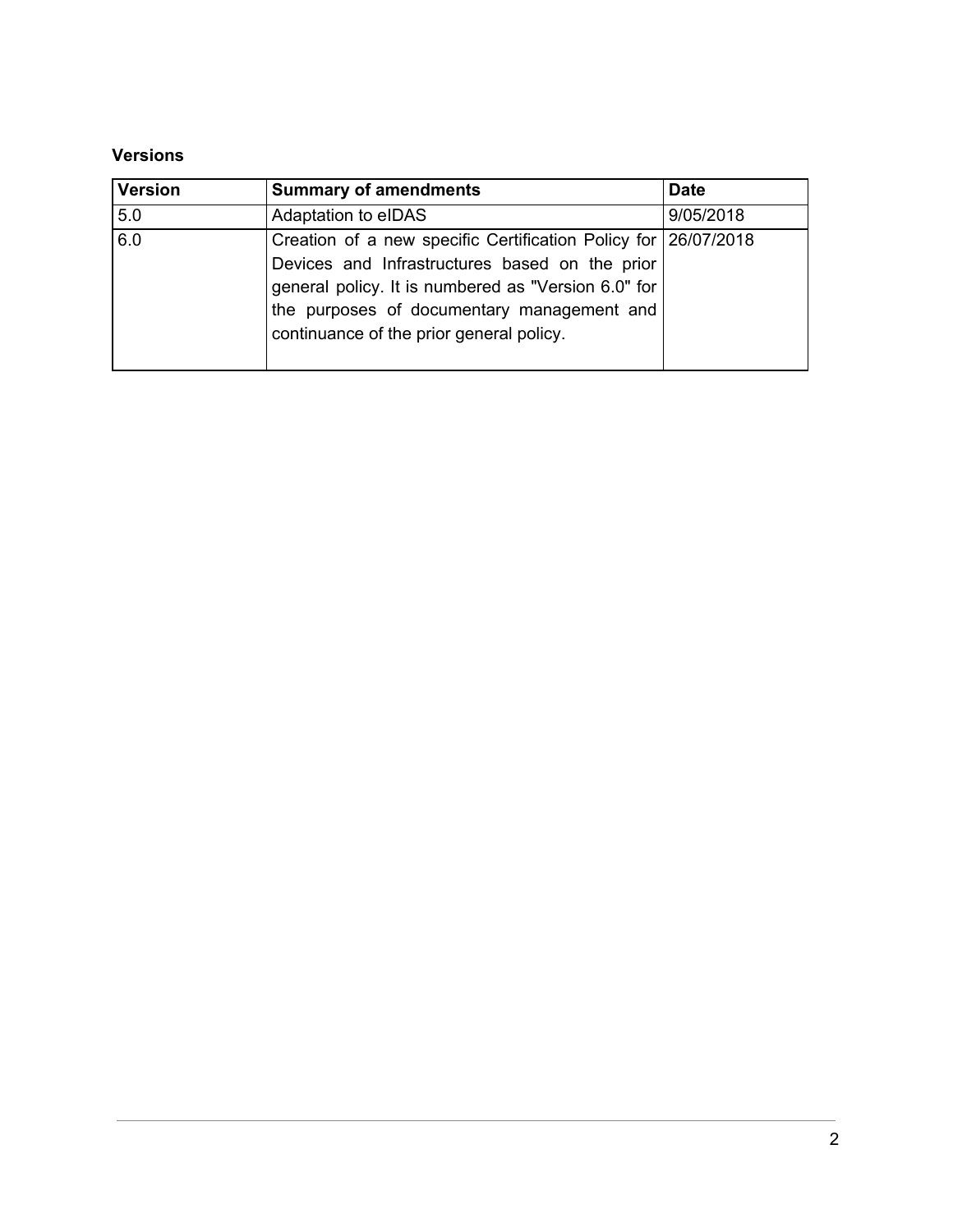## **Contents**

| 1. Introduction                                                           | 5              |
|---------------------------------------------------------------------------|----------------|
| 1.1. Presentation and scope of application                                | 5              |
| 1.2. Name of the document and identification                              | 6              |
| 1.2.1. Identification of this document                                    | 6              |
| 1.2.2. Identification of certification policies for each certificate type | 6              |
| 2. Participating entities                                                 | 7              |
| 2.1. Trust Service Providers (TSP)                                        | $\overline{7}$ |
| 2.2. Registration Authorities                                             | $\overline{7}$ |
| 2.3. Final users                                                          | $\overline{7}$ |
| 2.3.1. Certificate applicants                                             | 8              |
| 2.3.2. Certificate subscribers                                            | 8              |
| 2.3.3. Key holders                                                        | 8              |
| 2.3.4. Relying parties                                                    | 8              |
| 3. Characteristics of the certificates                                    | 9              |
| 3.1. Valid term for the certificate                                       | 9              |
| 3.2. Use of the certificates                                              | 9              |
| 3.2.1. Typical use of the certificates                                    | 9              |
| 3.2.2. Forbidden uses                                                     | 10             |
| 4. Operational procedures                                                 | 10             |
| 4.1. Management of the Certification Policy                               | 10             |
| 4.1.1. Organization that managers the specification                       | 10             |
| 4.1.2. Contact information of the organization                            | 10             |
| 4.2. Publication of information and certificate directory                 | 11             |
| 4.2.1. Certificate directory                                              | 11             |
| 4.2.2. Publication of information                                         | 11             |
| 4.3. Operational features of the certificates' life cycle                 | 11             |
| 4.3.1. Application for certificate issuance                               | 11             |
| 4.3.2. Legitimization to apply for a certificate                          | 11             |
| 4.3.3. Certificate application processing                                 | 11             |
| 4.3.4. Creation and implementation of activation keys                     | 12             |
| 4.3.5. Certificate issuance                                               | 12             |
| 4.3.7. Deliver and protection of the activation information               | 13             |
| 4.3.8. Certificate suspension                                             | 13             |
| 4.3.9. Certificate revocation                                             | 13             |
| 4.3.10. Certificate renewal                                               | 13             |
|                                                                           |                |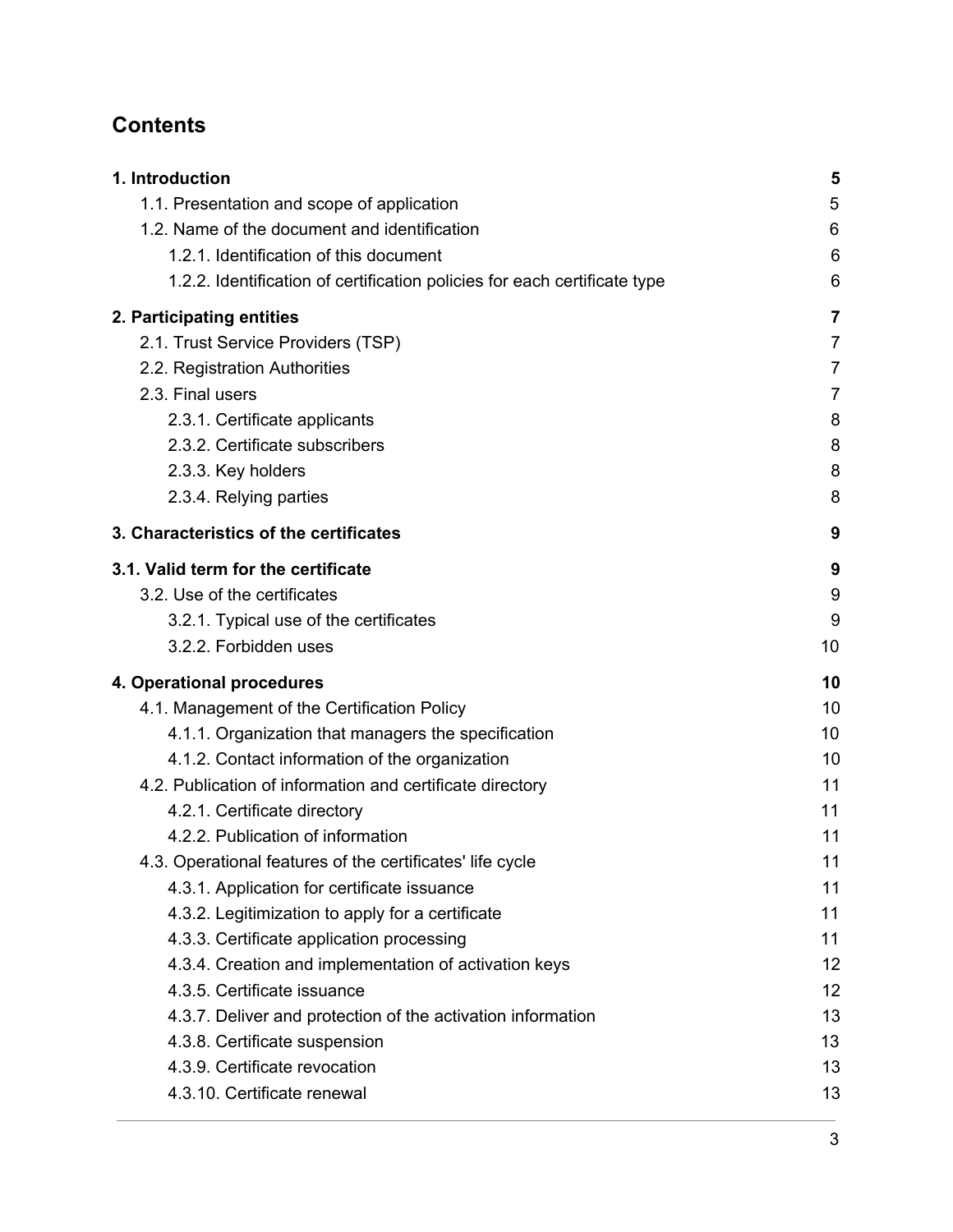| 4.4. Notification of problems with the website authentication certificates | 14 |
|----------------------------------------------------------------------------|----|
| 5. Profile of the certificates issued under this Certification Policy      | 14 |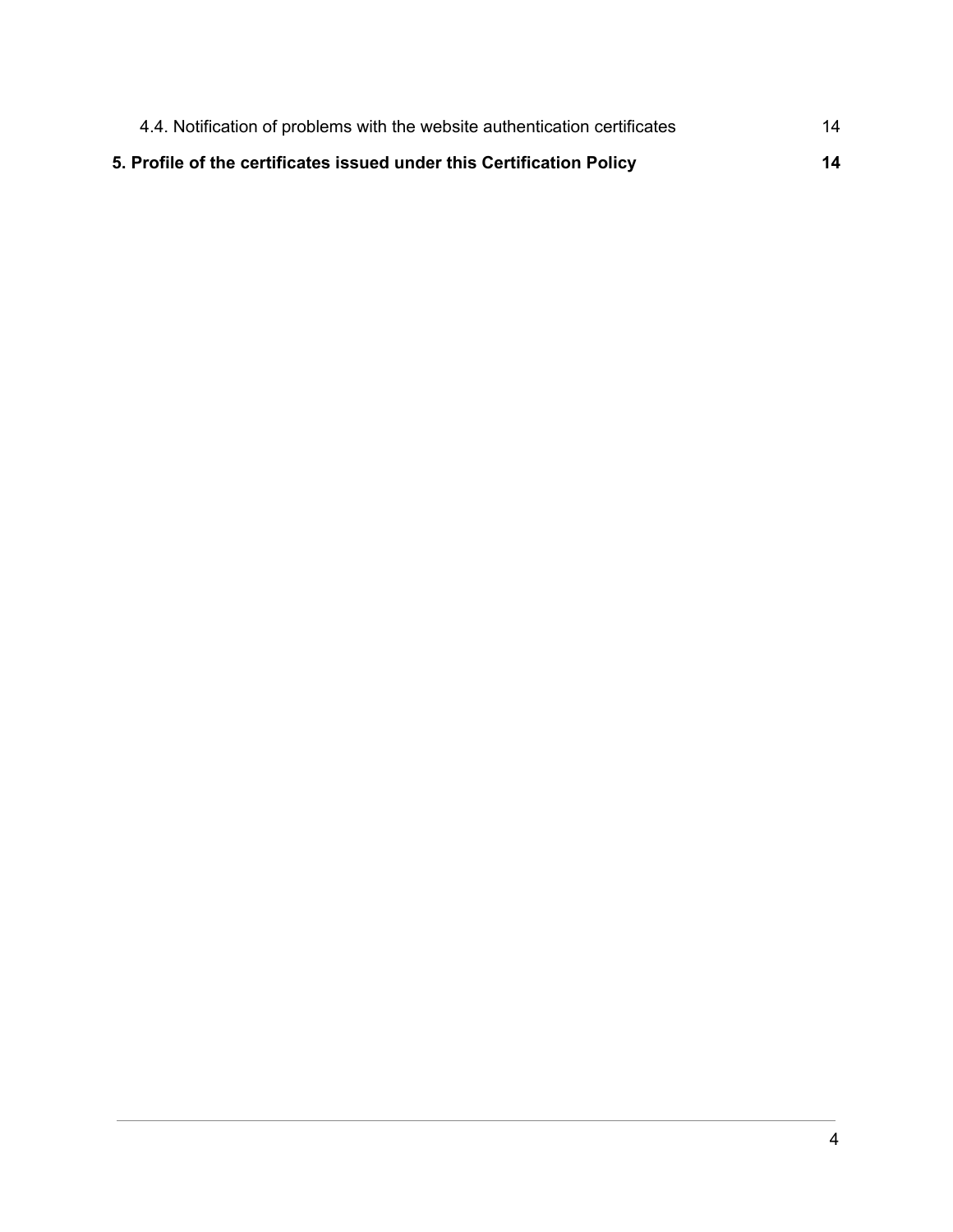# <span id="page-4-0"></span>**1. Introduction**

## <span id="page-4-1"></span>**1.1. Presentation and scope of application**

The device and infrastructure certificates referred to in this Certification Policy (CP) are issued by Consorci AOC for use by:

- a) All bodies integrating with the Catalonia public sector according to terms in article 2.1 of Law 29/2010 from 3rd August, for the use of electronic media with the sector.
- b) Any other body that needs to communicate or have relations via electronic media with Catalonia public sector bodies, following the terms defined in the previous section, that promote the accomplishment of the Catalan electronic administration model described in Law 29/2010, article 5, that has the following objectives:
	- i) Incorporation of electronic media with regular activity in order to improve accessibility, transparency, efficiency and quality of service delivery towards citizens and internal management.
	- ii) Promote institutional cooperation and collaboration in the creation and provision towards Catalonia public sector of infrastructures and electronic administration common services that guarantee interoperability between information systems, and that facilitate their use for integrating public sector bodies to make the service provision to citizens and companies more efficient and economic.
	- iii) The definition and common development of policies and initiatives of organizational and technological nature that maximize efficiency and reuse of services and the applications that develop them.

Device and infrastructure certificates are characterized by the fact that the private key holder is a computer device that carries out the signature and encryption transactions automatically, under the responsibility of a natural or legal person (referred to as the Subscriber or Certificate Holder).

This PC was drawn up according to Standard RFC 3647 of the IETF. The certificates issued pursuant to this CP meet the requirements established in EU Regulation (EU) 910/2014.

This document specifies the Certification Policy for the following certificate types:

- Application Certificate (*Dispositiu aplicació*)
- Advanced Electronic Seal Certificate (*Segell nivell mig*)
- Electronic Office Certificate (*Seu-e nivell mig*)
- Secure Server Certificate (*Dispositiu SSL*)
- Secure Server Certificate Extended Validation (*Dispositiu SSL EV*)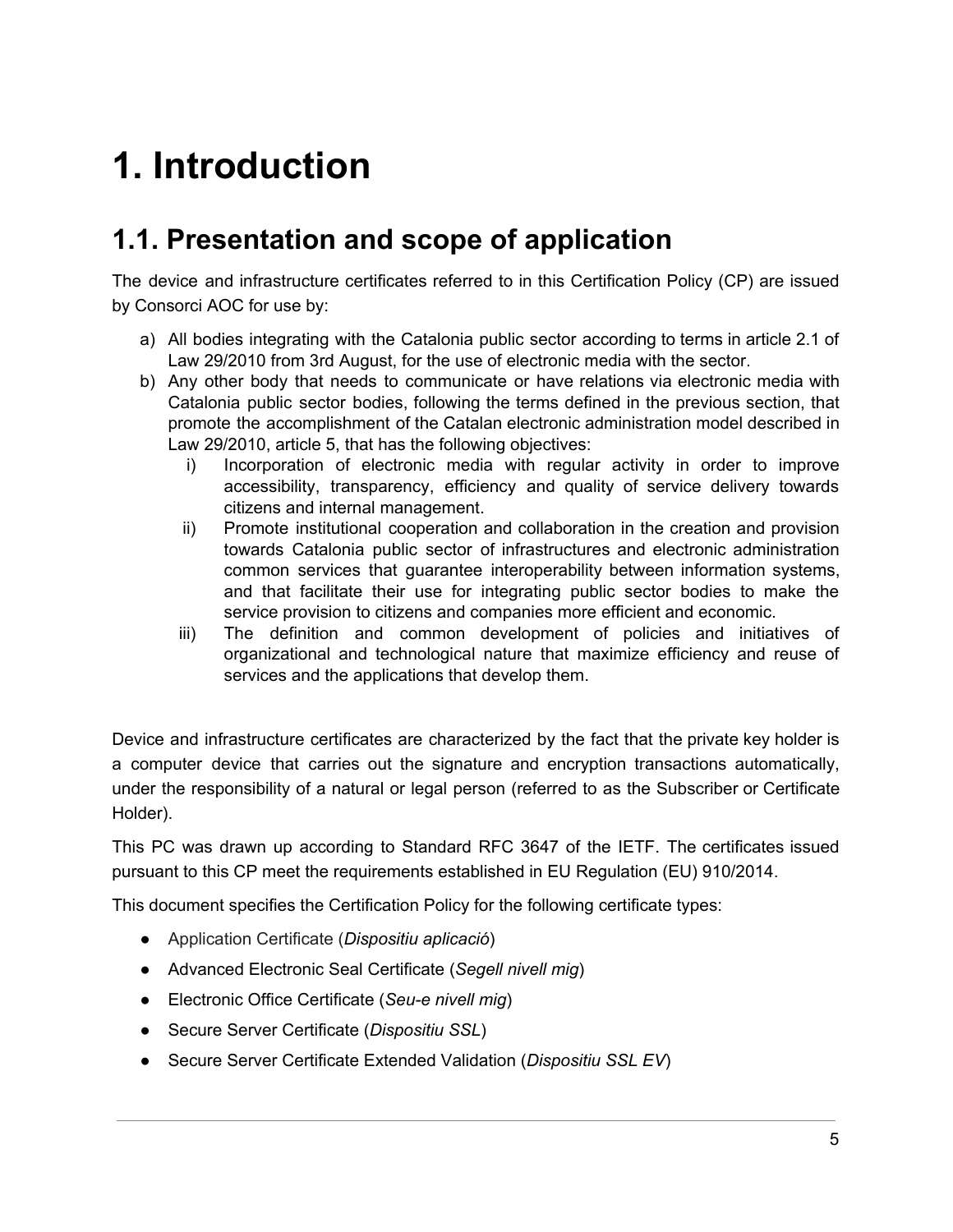● Qualified Time Stamping Certificate *(Segell de temps)*

This PC is subject to Consorci AOC's Certification Practices Statement (CPS), which it includes by reference.

## <span id="page-5-0"></span>**1.2. Name of the document and identification**

#### <span id="page-5-1"></span>**1.2.1. Identification of this document**

| Name:              | PC Devices and Infrastructure                       |  |
|--------------------|-----------------------------------------------------|--|
| <b>Version:</b>    | 6.0                                                 |  |
| <b>Description</b> | Certification Policy for Devices and Infrastructure |  |
| Date of issue:     | 26/07/2018                                          |  |
| OID:               | 1.3.6.1.4.1.15096.1.3.2.1.3                         |  |
| Location:          | https://www.aoc.cat/catcert                         |  |

#### <span id="page-5-2"></span>**1.2.2. Identification of certification policies for each certificate type**

| <b>Certificate type</b>                                               | <b>OID</b>                   |
|-----------------------------------------------------------------------|------------------------------|
| Application certificate (Dispositiu aplicació)                        | 1.3.6.1.4.1.15096.1.3.2.91.1 |
| Advanced Electronic Seal Certificate (Segell nivell mig)              | 1.3.6.1.4.1.15096.1.3.2.6.2  |
| Electronic Office Certificate (Seu-e nivell mig)                      | 1.3.6.1.4.1.15096.1.3.2.5.2  |
| Secure Server Certificate (Dispositiu SSL)                            | 1.3.6.1.4.1.15096.1.3.2.51.1 |
| Secure Server Certificate Extended Validation (Dispositiu SSL)<br>EV) | 1.3.6.1.4.1.15096.1.3.2.51.2 |
| Qualified Time Stamping Certificate (Segell de temps)                 | 1.3.6.1.4.1.15096.1.3.2.111  |

The documents describing these certificate profiles are published on Consorci AOC's website.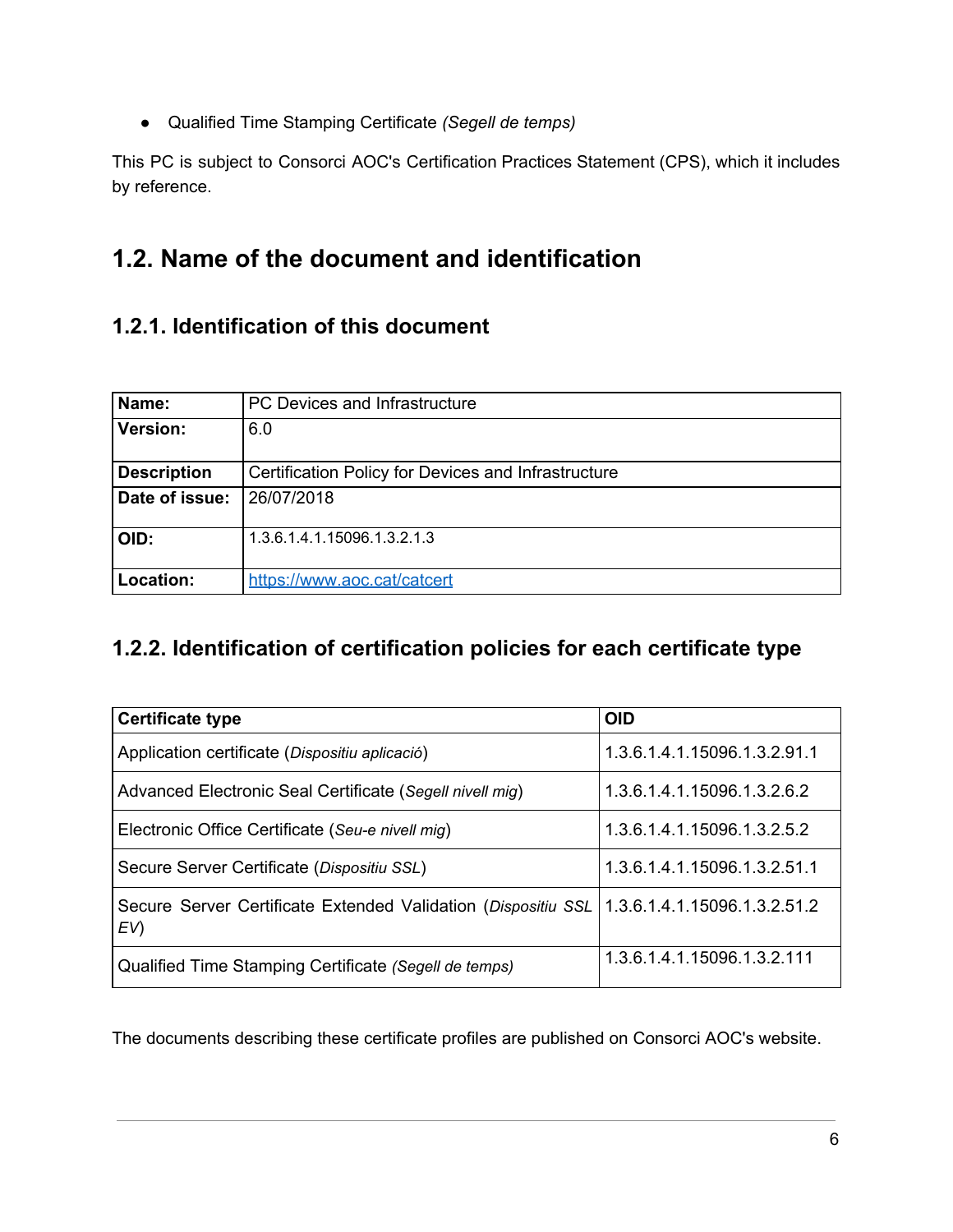# <span id="page-6-0"></span>**2. Participating entities**

## <span id="page-6-1"></span>**2.1. Trust Service Providers (TSP)**

The certificates issued pursuant to this Certification Policy are issued by Consorci AOC as the certification service provider through its subordinate CA (Certification Authority) "EC-SECTORPUBLIC".

## <span id="page-6-2"></span>**2.2. Registration Authorities**

The Registration Authorities are the natural and legal persons that assist the CSP in certain procedures and relations with the certificate subscribers and applicants, particularly the processes involving identification, registration and authentication of certificate subscribers and key holders.

Consorci AOC is responsible for the process that creates EC-SECTORPUBLIC registration authorities. It verifies that the Registration Authority has the necessary human and material resources; and that said authority has appointed and trained the staff that will be responsible for issuing the certificates (the so-called "operators" of the Registration Authority).

There are two types of EC-SECTORPUBLIC Registration Authorities:

- 1. Subscription entities, which are operated by a certificate subscriber entity.
- 2. Registration authorities, which collaborate with EC-SECTORPUBLIC the certificate issuance process.

To be registration authorities, the entities in question must design and implement the relevant technical, legal and security components and procedures, with regard to the lifecycle of the secure devices used in the signature creation or, as the case may be, in the key creation; with regard to the lifecycle of the keys in support software; and with regard to the lifecycle of the certificates that they issue. These components and procedures shall be approved previously by Consorci AOC.

## <span id="page-6-3"></span>**2.3. Final users**

The final users are the persons that obtain and use the electronic certificates. Specifically, the following final users can be highlighted:

The certificate applicants.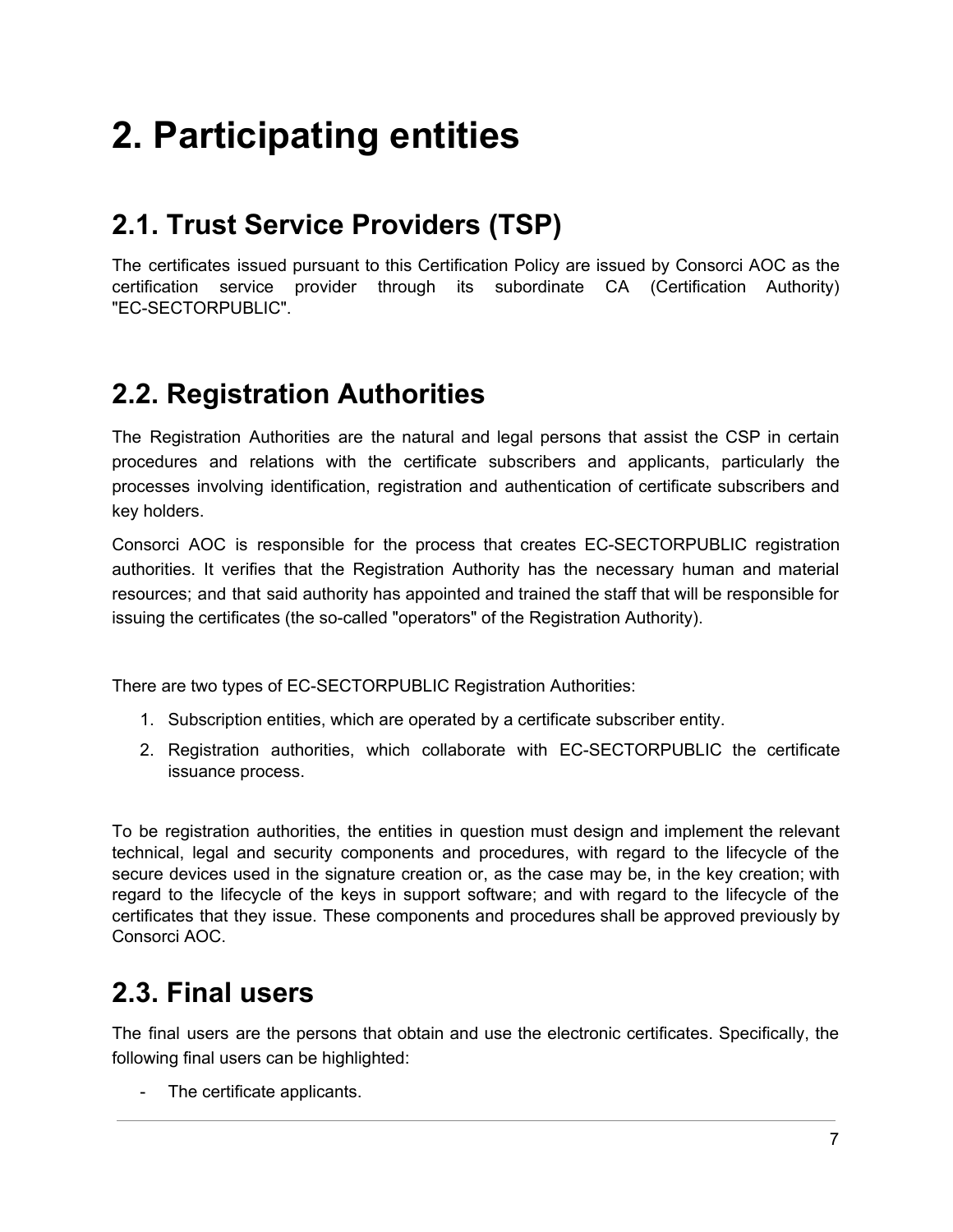- The certificate subscribers.
- The key holders.
- Relying parties.

#### <span id="page-7-0"></span>**2.3.1. Certificate applicants**

The following can be applicants of EC-SECTORPUBLIC certificates:

- a) For corporate certificates: a person that has been authorized for such purposes by the future subscribing entity
- b) A person authorized by the CSP typically, Consorci AOC, acting by operation of law..

The authorization shall be formalized in a written document.

#### <span id="page-7-1"></span>**2.3.2. Certificate subscribers**

Certificate subscribers are the institutions and the individuals or companies, under whose name the relevant certificate will be issued, as identified in the "Subject" field of the certificate.

The requirements that a subscriber must meet for each certificate type stipulated under this CP are the following:

#### <span id="page-7-2"></span>**2.3.3. Key holders**

Key holders are individuals that have exclusive possession of the certified electronic seal or authentication keys, either to act in their own name and on their own behalf, or because they have been authorized to hold them by the subscriber.

The key holders or signatories are responsible for keeping the information necessary to create the signature or authentication associated with the electronic certificate, under their custody. The Subscriber shall be responsible for any action taken by the key holders.

#### <span id="page-7-3"></span>**2.3.4. Relying parties**

Relying parties (third parties that rely on the certificates) can be any person or organization that voluntarily relies on the certificates that are issued under any of Consorci AOC's certification hierarchies, described in the Certification Practice Statement.

The obligations and responsibilities of the Consorci AOC with third parties that voluntarily rely on the certificates shall be limited to those set out in this CP, in the CPS, in EU Regulation 910/2014 and in any other regulations that may be applicable.

The third parties that rely on these certificates must keep in mind these limitations with regard to use.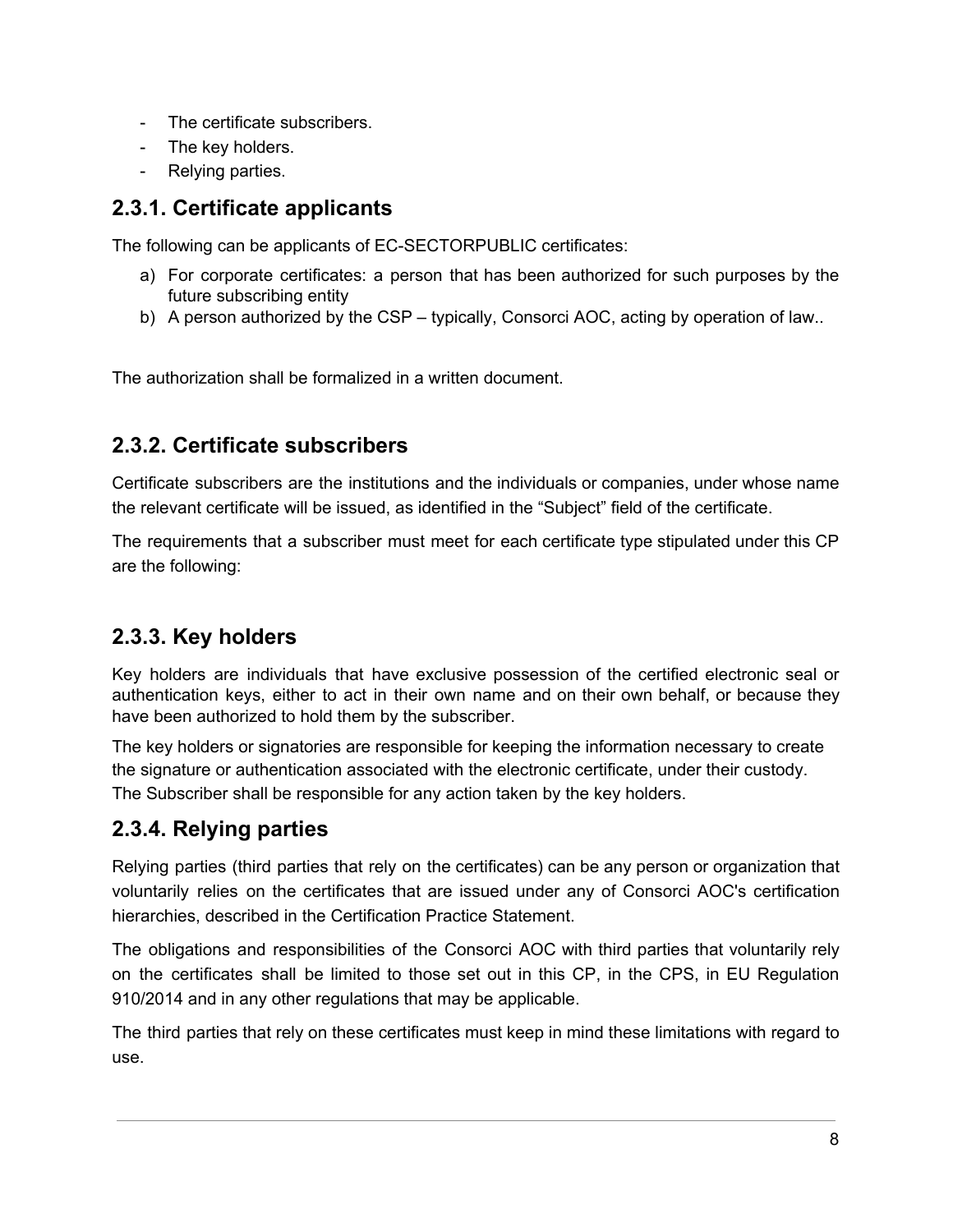# <span id="page-8-0"></span>**3. Characteristics of the certificates**

## <span id="page-8-1"></span>**3.1. Valid term for the certificate**

The following electronic certificates issued under this Certification Policy shall be valid for 3 years from their issuance date, provided that the relevant certificate has not been suspended or revoked:

- Application certificate (*Dispositiu aplicació*)
- Advanced Electronic Seal Certificate (*Segell nivell mig*)

The other certificates issued under the scope of this Certification Policy shall be valid for 2 years from the issuance date, provided that the relevant certificate has not been suspended or revoked:

## <span id="page-8-2"></span>**3.2. Use of the certificates**

This section lists the applications for which each type of certificate can be used, establishes restrictions, and prohibits certain uses of the certificates.

#### <span id="page-8-3"></span>**3.2.1. Typical use of the certificates**

The certificates of Consorci AOC that are issued pursuant to this Certification Policy may be used for the following purposes:

| <b>Certificate type</b>                                                       | Scope of application                 |
|-------------------------------------------------------------------------------|--------------------------------------|
| Application certificate (Dispositiu aplicació)                                | Authentication                       |
|                                                                               | Electronic seal                      |
| Electronic<br>Advanced<br>Seal<br>Certificate                                 | Authentication                       |
| (Segell nivell mig)                                                           | Electronic seal<br>$\bullet$         |
| Electronic Office Certificate (Seu-e nivell                                   | Authentication<br>$\bullet$          |
| mig)                                                                          | Electronic seal                      |
| Secure Server Certificate (Dispositiu SSL)                                    | Authentication                       |
| Extended<br>Server<br>Certificate<br>Secure<br>Validation (Dispositiu SSL EV) | Authentication                       |
| Qualified Time Stamping Certificate (Segell                                   | Authentication<br>$\bullet$          |
| de Temps)                                                                     | Electronic seal                      |
|                                                                               | Time and date stamping certification |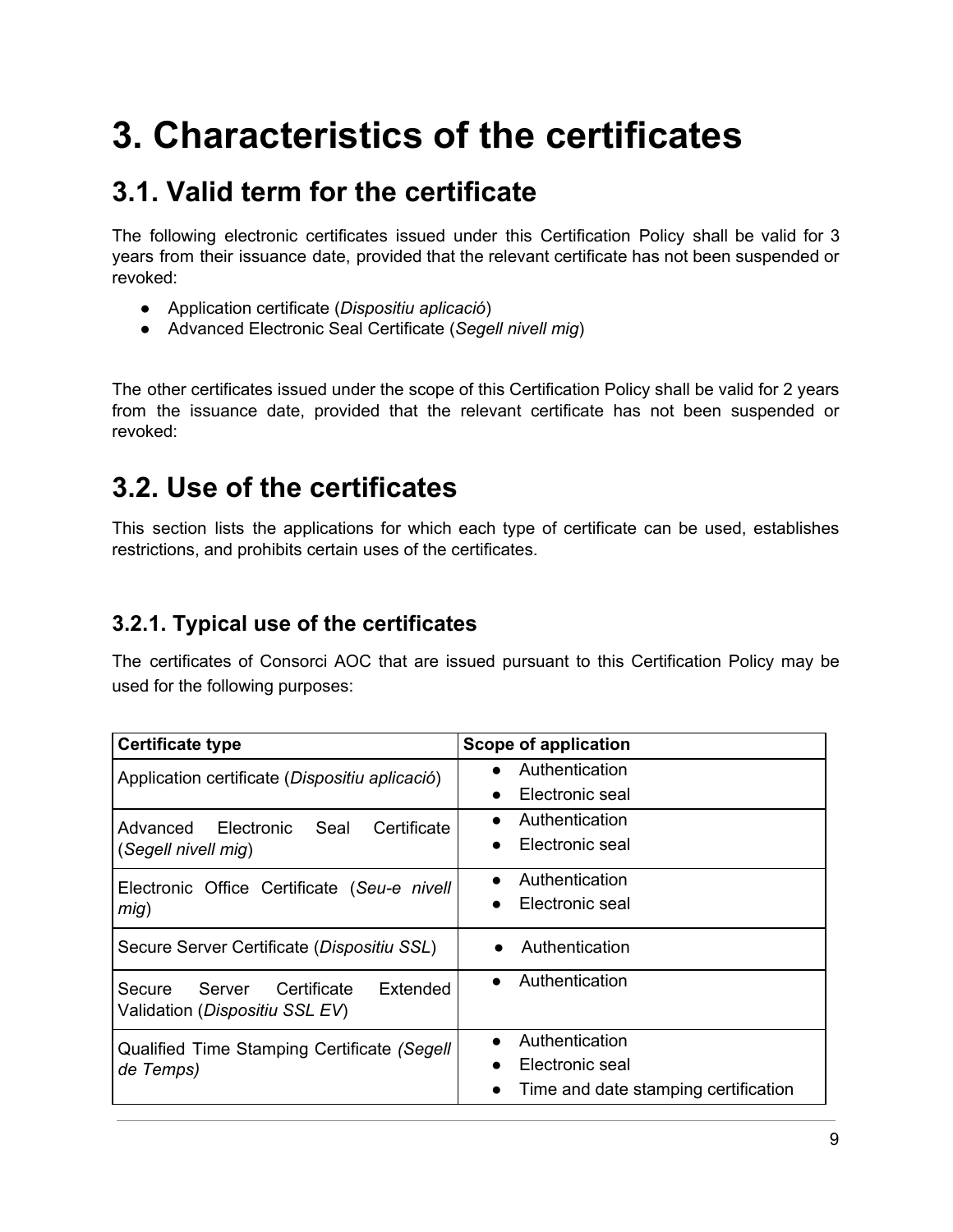#### <span id="page-9-0"></span>**3.2.2. Forbidden uses**

The certificates may only be used within the limits expressly set out in this Certification Policy and in the CPS. Any other uses, except for those described therein, are expressly excluded from the contractual scope and are formally forbidden. Any illegal use of the certificates is expressly forbidden.

The certificates were not designed and are not destined or authorized for use or resale as devices to control dangerous situations, or for uses that require infallible actions, such as for the operation of nuclear installations, navigating systems, aerial communication, or weapon-control systems, where an error could imply death, personal injury or serious environmental damages.

The final user certificates cannot be used to sign public key certificates of any type, or to sign lists of certificate revocations.

<span id="page-9-1"></span>The use of these certificates for document encryption is not recommended.

## **4. Operational procedures**

## <span id="page-9-2"></span>**4.1. Management of the Certification Policy**

#### <span id="page-9-3"></span>**4.1.1. Organization that managers the specification**

Consorci Administració Oberta de Catalunya – Consorci AOC

#### <span id="page-9-4"></span>**4.1.2. Contact information of the organization**

Consorci Administració Oberta de Catalunya – Consorci AOC

Registered offices: Via Laietana, 26 – 08003 Barcelona

Commercial / postal address: Tànger, 98, planta baixa (22@ Edifici Interface) - 08018 Barcelona

Website of Consorci AOC[:](https://www.aoc.cat/) [https://www.aoc.cat](https://www.aoc.cat/)/

Website of Consorci AOC's electronic certification service:

https://[www.aoc.cat/catcert/](http://www.aoc.cat/catcert)

User Service Department: 900 90 50 90, or +34 93 272 25 01 for calls from outside the state, open 24/7.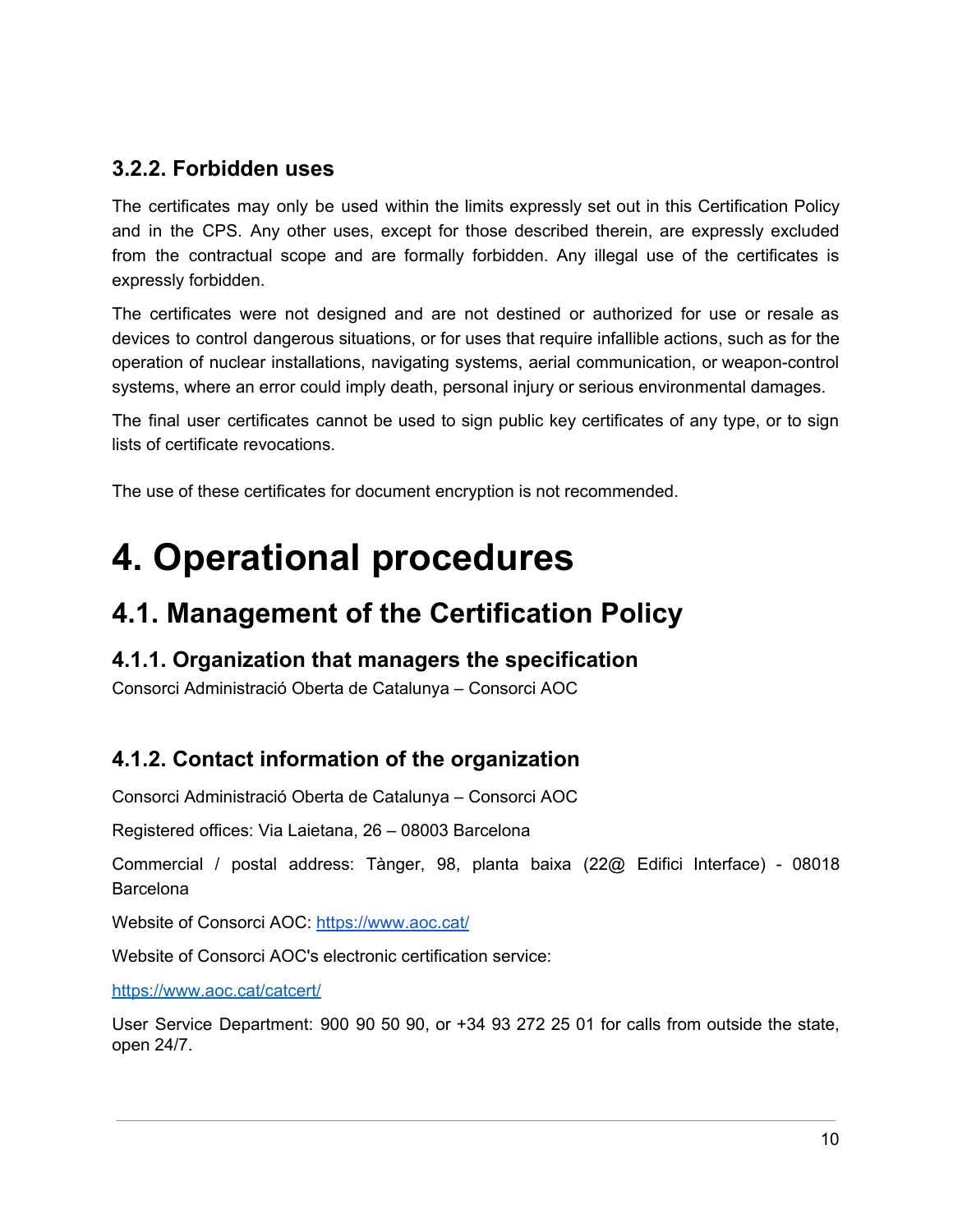## <span id="page-10-0"></span>**4.2. Publication of information and certificate directory**

#### <span id="page-10-1"></span>**4.2.1. Certificate directory**

The certificate directory service is available 24 hours a day, 7 days a week. In the event an error arises that Consorci AOC cannot control, the latter shall make its best efforts to ensure the service is made available again and within the term set out in Section 5.7.4 of the CPS.

#### <span id="page-10-2"></span>**4.2.2. Publication of information**

This Certification Policy is public and available on Consorci AOC's website ([https://www.aoc.cat/catcert/regulacio/\)](https://www.aoc.cat/catcert/regulacio/).

## <span id="page-10-3"></span>**4.3. Operational features of the certificates' life cycle**

#### <span id="page-10-4"></span>**4.3.1. Application for certificate issuance**

Those public entities that wish to obtain a certificate under this Certification Policy can submit their application using the procedure established in the Manual, hung in the Subscriber Folder at <https://www.aoc.cat/catcert/>.

#### <span id="page-10-5"></span>**4.3.2. Legitimization to apply for a certificate**

Only Public Administrations may request the Devices and Infrastructure Certificates that they need to perform their duties electronically, in accordance with the applicable regulations in force.

#### <span id="page-10-6"></span>**4.3.3. Certificate application processing**

When a certificate application is received, the Certification Authority shall verify the information provided, according to the relevant section under this CP or the CPS.

If the information is incorrect, the Certification Authority must reject the application. If the information is correct, the Certification Authority will approve the application and allow the certificate to be issued.

The Certification Authority shall:

• Use a certificate-creation procedure that securely links the certificate with the registration information, including the certified public key.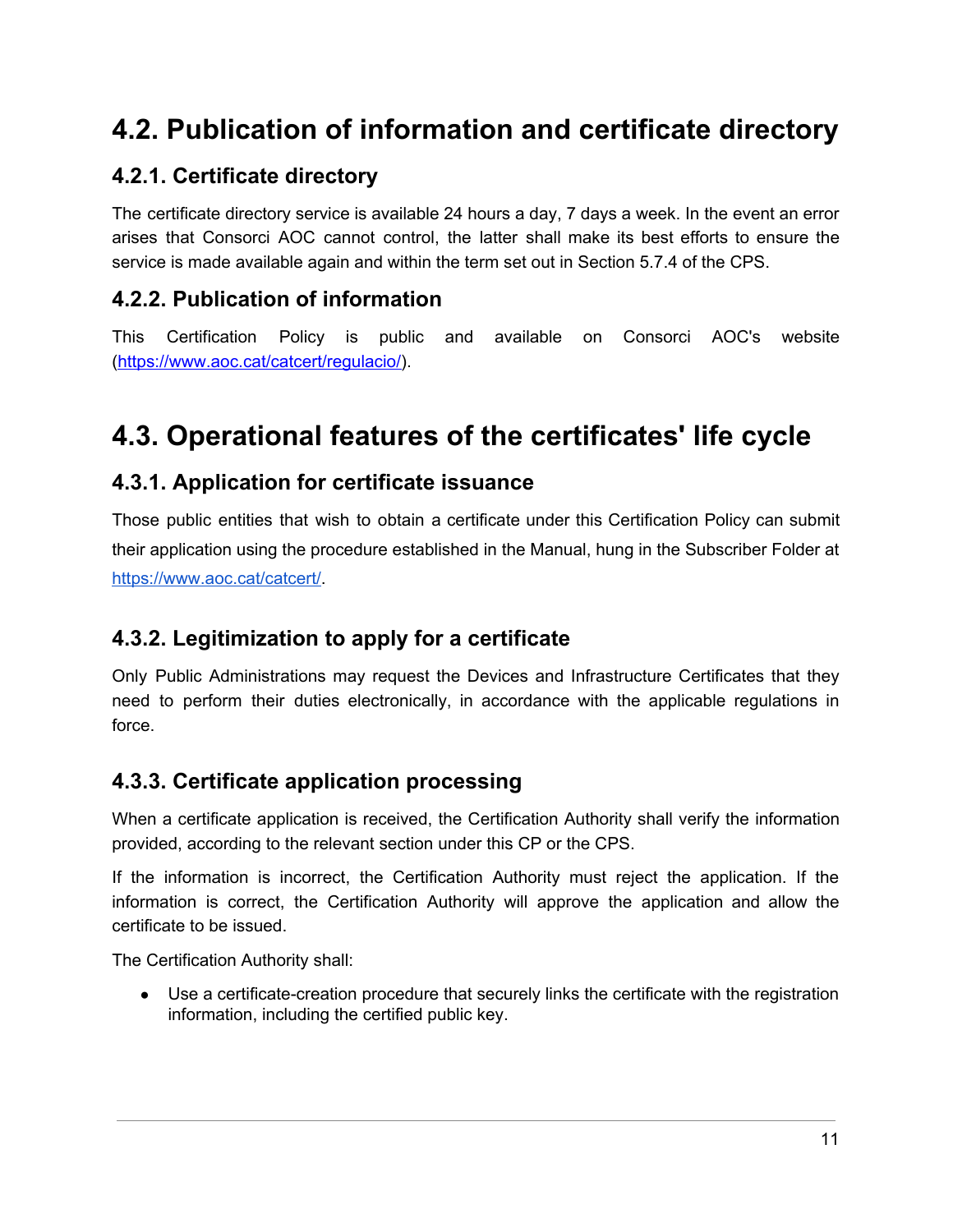- In the event that the Certification Authority generates the pair of keys, it shall use a certificate-creation procedure that is securely linked to the key-creation procedure so that the private key is delivered in a secure manner to the key holder.
- Protect the integrity of the registration information.
- Include the required information in the certificate.
- Guarantee the date and hour a certificate is issued.
- Use reliable systems and products that are protected against any alteration and which guarantee the technical and cryptographic security of the certification processes they support.
- Ensure that the certificate is issued by systems that protect against forgery and, if the Certification Authority generates private keys, that the systems ensure that keys are kept secret during the key-creation process.

*Nota*: The procedures established in this section are also applicable to certificate renewals, given that renewal implies issuing a new certificate.

#### <span id="page-11-0"></span>**4.3.4. Creation and implementation of activation keys**

The Registration Authority's Agent shall validate the veracity and accuracy of the signatory's information and inform the Certification Authority thereof.

The Registration Authority's Agent shall validate the key holder's possession of the private information associated with electronic certificate to be issued.

Consorci AOC then provides the subscriber with the information to activate the signature-creation or authentication device on one hand and, on the other, it provides the subscriber with access to the device itself in a period of 3 days.

#### <span id="page-11-1"></span>**4.3.5. Certificate issuance**

The Registry Authority's agent shall issue a certificate application using a standard form and send it to the Certification Authority.

The Certification Authority shall validate the integrity of the application and the fact that it was produced by an authorized Registration Authority agent. Once said validation takes place, the certificate shall be issued.

#### **4.3.6. Notification of issuance to the subscriber**

Consorci AOC shall notify the applicant indicating whether the certificate application submitted was approved or rejected.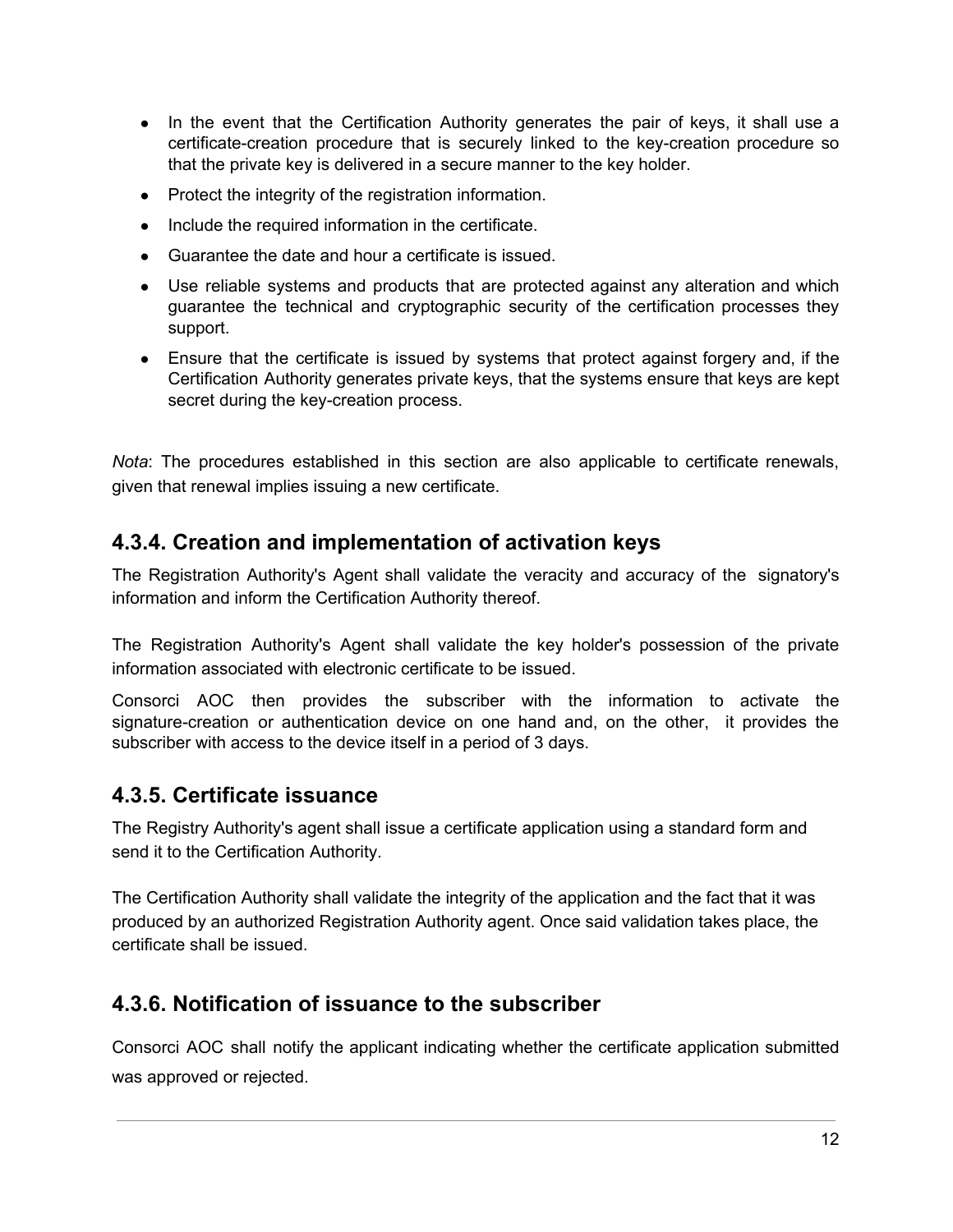If it is approved, Consorci AOC shall also notify the future key holder by email, if suitable, so they are informed that the certificate was issued, is available and regarding the way they may obtain it.

To obtain the certificate, the subscriber has to access the website indicated in the aforementioned email and follow the instructions set out therein to download the certificate.

#### <span id="page-12-0"></span>**4.3.7. Deliver and protection of the activation information**

To provide maximum protection to the activation information, Consorci AOC undertakes to distribute the certificate elements via two different channels.

- Firstly, the Registration Authority's agent shall provide the key holder with access to the following material:
	- Holder's delivery sheet
	- Device with the certificates
	- Software necessary to use the device
	- Certificate-delivery slips.
- Simultaneously, the activation-key holder will be sent the certificate's activation information by email.

Thus, the activation information is sent separately from the card and at different times

#### <span id="page-12-1"></span>**4.3.8. Certificate suspension**

According to the provisions of the CPS.

#### <span id="page-12-2"></span>**4.3.9. Certificate revocation**

According to the provisions of the CPS.

#### <span id="page-12-3"></span>**4.3.10. Certificate renewal**

According to the provisions of the CPS.

#### **4.3.11. Qualified Time Stamping Certificate**

This guarantees the integrity of the electronic file or correspondence at a certain date and time, using a reliable time source. The Qualified Time Stamping Certificates issued by Consorci AOC comply with the requirements set out in art. 42 of EU Regulation 910/2014.

Consorci AOC's time stamping service is described at [https://www.aoc.cat](http://www.aoc.cat/) and under the relevant policy, which is also hung on the same website.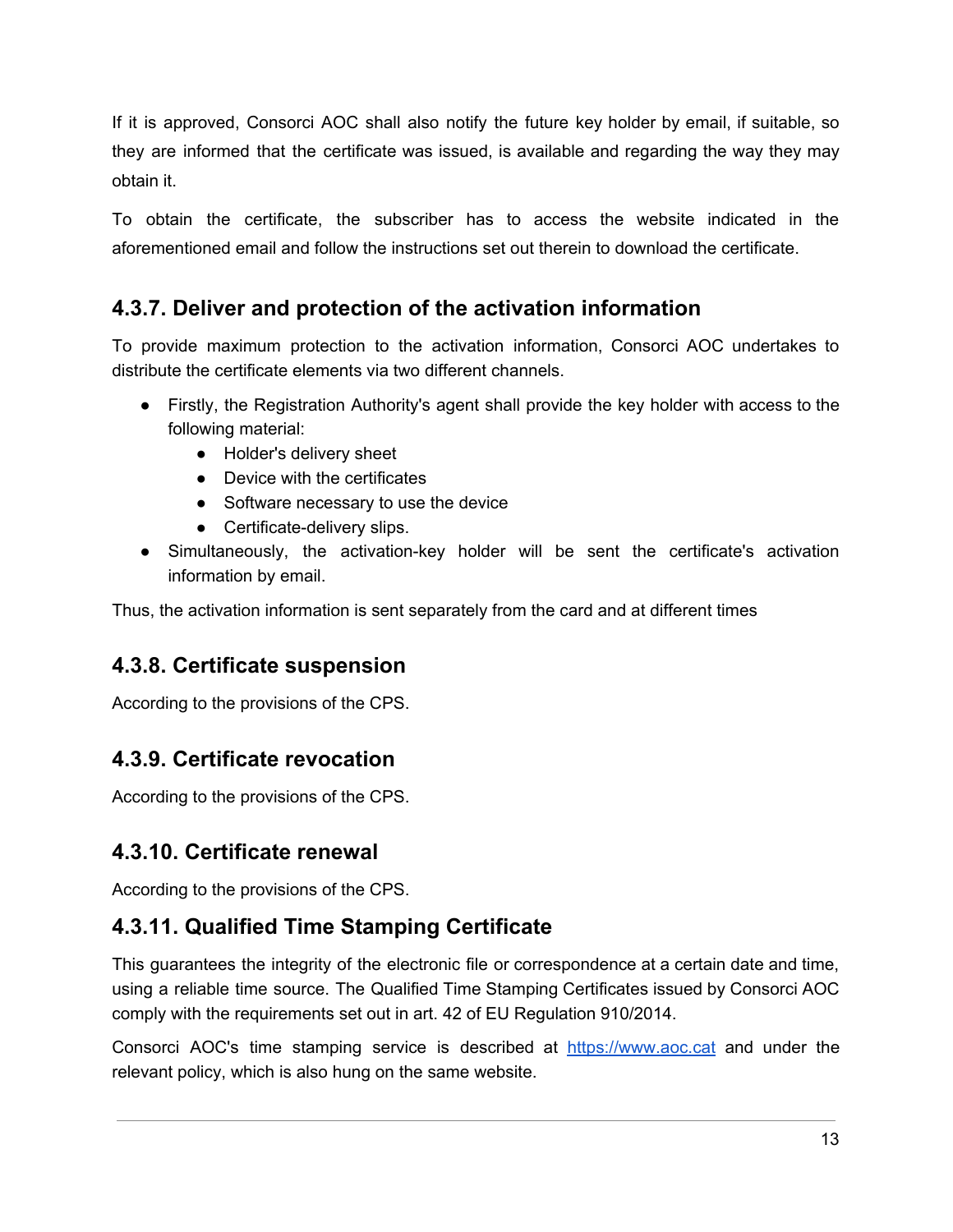## <span id="page-13-0"></span>**4.4. Notification of problems with the website authentication certificates**

To report any problem related to the use, accuracy or security of any website authentication certificate or Secure Server Certificate issued by the Consorci Administració Oberta de Catalunya, which is to say, regarding:

- Secure Server Certificate (*Dispositiu SSL*)
- Secure Server Certificate Extended Validation (*Dispositiu SSL EV*)
- Electronic Office Certificate (*Seu-e nivell mig*)

Please contact Consorci AOC using the organization's contact information or by sending an email to this address:

incident\_pki@aoc.cat,

Providing the following therewith, if possible:

- Date and time.
- Certificate's serial number
- URL that is being accessed
- IP address from which you are trying to access the URL.

# <span id="page-13-1"></span>**5. Profile of the certificates issued under this Certification Policy**

The following certificate types are issued under this Certificate Policy:

| <b>Certificate type</b>                                           | <b>OID</b>                                 |
|-------------------------------------------------------------------|--------------------------------------------|
| Application certificate (Dispositiu<br>aplicació)                 | 1.3.6.1.4.1.15096.1.3.2.91.1               |
| Advanced<br>Seal<br>Electronic<br>Certificate (Segell nivell mig) | 1.3.6.1.4.1.15096.1.3.2.6.2                |
| Electronic Office Certificate (Seu-e)<br>nivell mig)              | 1.3.6.1.4.1.15096.1.3.2.5.2                |
| Server<br>Secure<br>(Dispositiu SSL)                              | Certificate   1.3.6.1.4.1.15096.1.3.2.51.1 |